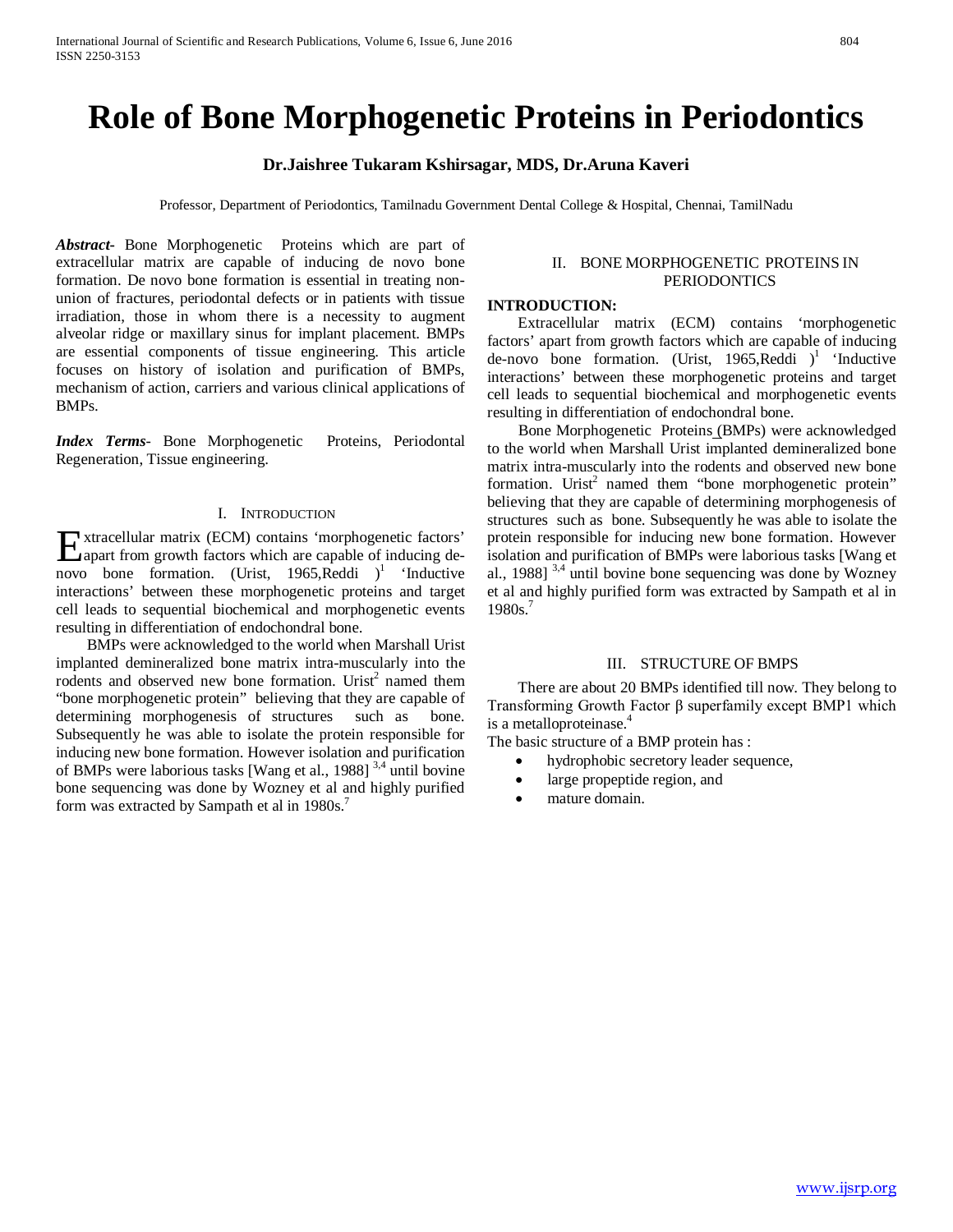

BMPs are divided into 3 groups:

- BMP- 2 and BMP-4 –has similar seven-cysteine domains but varies in amino-terminal regions- share 92% of homology.
- BMP-5, BMP-6, BMP-7, BMP-8 share sequence homology

BMP-7 is OP-1osteoprotegrin 1 and BMP-8 is OP-1osteoprotegrin 2

BMP-3 (osteogenin), differs from these two subgroups, form a different entity.

Recombinant human BMP-2 (rhBMP-2) has been produced using a Chinese hamster ovary (CHO) cell expression system.

 rhBMP-2 causes bone formation by intramembranous as well as the endochondral method. Other BMPs, including BMP-4, BMP-5, BMP-6, and BMP-7, also induce bone in a similar manner although there could be variation in the amount and rate of bone and cartilage formation.

### IV. ROLE OF BMPS IN EMBRYO DEVELOPMENT

 The bone inducing property of BMPs in extra-skeletal tissues gives clue regarding their involvement in embryonic development and also in post-natal bone differentiation  $(RIPOMANTI 1992)$ <sup>8</sup>. BMP2 was localised in mouse embryo at condensing precartilagenous mesenchyme, and in developing bones thus indicating it could also regulate cartilage and bone formation. Similarly, Osteogenin was also observed in rat

embryo. BMP-2A was found localized in developing mouse hair follicles, limb buds, tooth buds – including the dental papilla and the odontoblastic layer, and in the mesenchyme of craniofacial region including Meckel's and nasal cartilage and that of the palatal shelves. Thus BMPs are believed to regulate embryogenesis.

# V. BONE INDUCING PROPERTY OF BMPS

 Subcutaneous implantation of demineralized bone matrix leads to endochondral bone formation similar to embryonic bone development. The sequential developmental cascade includes

- 1. Activation and migration of undifferentiated mesenchymal cells by chemotaxis;
- 2. anchorage-dependent cell attachment to the matrix via fibronectin;
- 3. mitosis and proliferation of mesenchymal cells;
- 4. differentiation of cartilage;
- 5. mineralization of the cartilage;
- 6. vascular invasion and chondrolysis;
- 7. differentiation of osteoblasts and deposition of bone matrix;
- 8. Mineralization of bone
- 9. Differentiation of hemopoietic marrow in the newly developed ossicle.

### VI. MECHANISM OF ACTION OF BMPS

 The ability of rhBMPs to induce intramembranous bone formation without endochondral formation has created interest in role of BMPs in periodontal regeneration. Since periodontal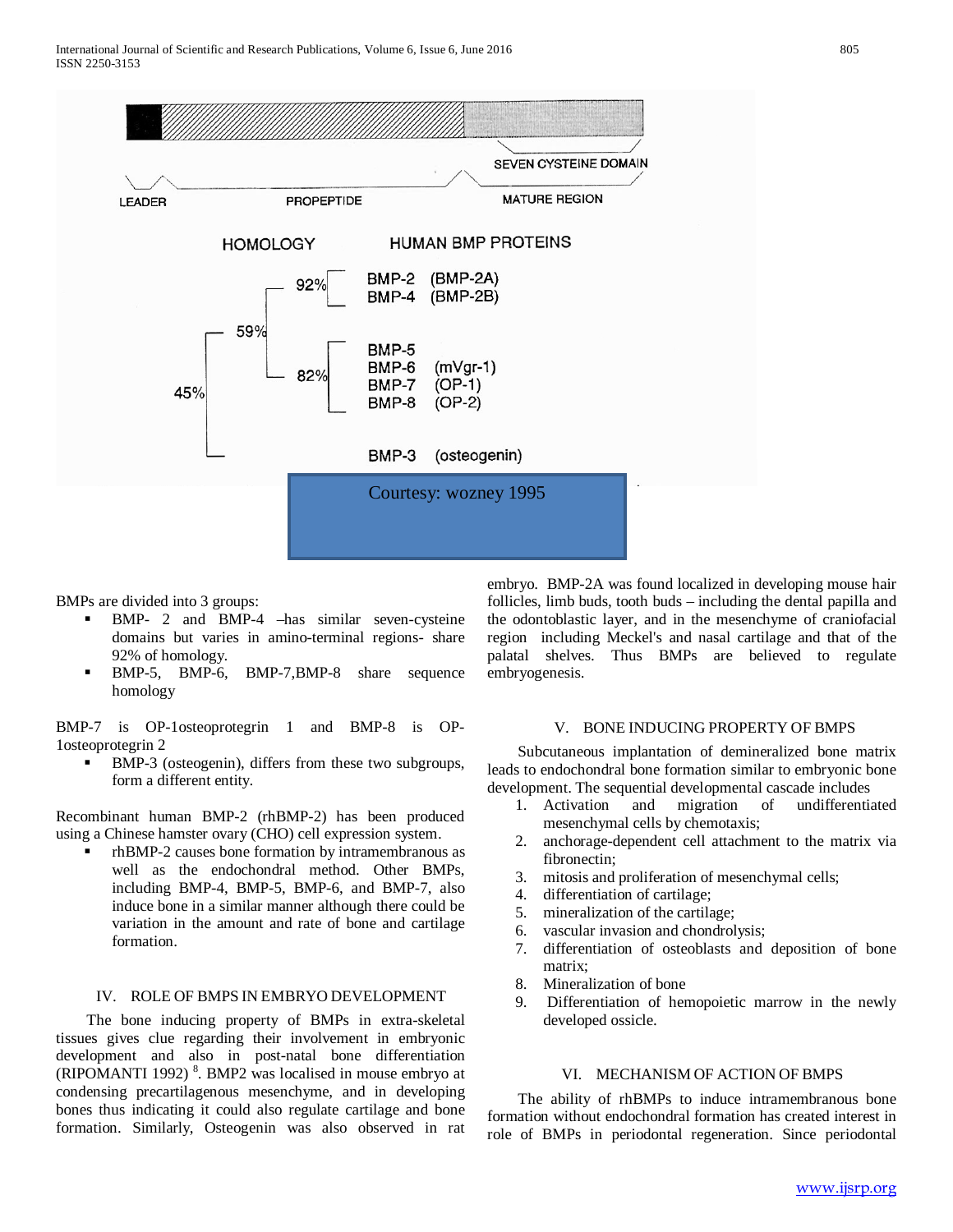regeneration also involves regeneration of periodontal ligament and bone, the ability of BMPs to stimulate cementum formation is believed to be similar to that of its bone-forming ability  $8$ Cementoblast and osteoblast share similar progenitor cells and rhBMP2 is expressed just before the initiation of tooth development during cementogenesis has opened way for research for the possibility of regeneration of periodontium with BMPs.

 BMPs can stimulate the following cells to regenerate periodontium

- Residual cells in periodontal ligament
- Blood clot in the wound of periodontal wound
- Adjacent endosteal spaces and beyond the defect.

 Two pathways may be hypothesized to reestablish tissue relationship in the periodontium following periodontal reconstructive surgery:

- 1) growth and migration of already differentiated cells into the wound site from existing tissue resources (i.e., alveolar bone and periodontal ligament),
- 2) growth and subsequent differentiation of pluripotent progenitor cells (mesenchymal stem cells).

 rhBMP-2 has been demonstrated to induce endochondral ossification through differentiation of mesenchymal cells into cartilage and bone cells. This, however, may only in part explain periodontal regeneration following surgical implantation of rhBMP-2. Possibly, when the healing sequence is initiated by rhBMP-2, other tissue specific cytokines and growth factors may in turn support differentiation of mesenchymal stem cells into additional periodontal phenotypes.

Due to high osteogenic potential rhBMP-2/ACS (Absorbable Collagen Sponge) was tried by many authors for better bone regeneration.

# VII. CARRIERS

 Carriers play an important part in bone induction by contributing to the following functions :<sup>10</sup>

- Localisation and retention of BMPs at the site of application (reduces the dosage)
- Providing a matrix for mesenchymal cell infilteration
- Providing substrate for cell growth and differentiation
- Shapes the new bone formation
- Degradation rate that does not inhibit bone growth and remodelling<sup>4</sup>

 The ideal scaffold should not only deliver BMP-2, but also have the following characteristics:  $\frac{11}{11}$  It should be

- non-immunogenic,
- biocompatible,
- be biodegradable,
- present adhesion for cell ligands;
- contain affinity sites for growth factor (GF) binding;
- permit the integration of the newly formed bone with native surrounding tissue; and
- to fill the defect;

 Components of ECM may act as carrier for collagenous matrix but due to potential problems of antigenicity and viral contamination, there is a constant search for carrier materials.

Carriers can be

- $\checkmark$  Solid xenogenic (HA)<br> $\checkmark$  Solid alloplastic (polyer
- Solid alloplastic (polyethylene polymers)
- Gels of
	- o autogenous/
		- o allogenic
	- o alloplastic origin
- $\checkmark$  Combinations of the above.

# VIII. RELEASE KINETICS OF BMPS

 Release kinetics is important for example, a study by Talwar et al have shown that rapid release of BMPs resulted in bone formation and slow release promotes cementum formation <sup>12</sup>.

By affecting the degradation rate of carrier, its release kinetics could be altered. Resorbable carrier matrices have an unpredictable degradation rate. Regeneration may be limited since earlier resorption leads to premature obliteration of space. In case of non-resorbable carriers such as methacrylate/tetrahydrofurfuryl methacrylate (PEM/THFM), amount and duration of release can be altered by adjusting the preparation method. They have been observed to have an initial rapid relief followed by a slow release and resiliency in maintaining the space necessary for proliferation and differentiation of osteogenic cells. However they necessitate a second surgery for removal.<sup>13</sup>

Release kinetics could be altered through

- 1. Chemical method- for example gelatin carrier is altered by cross-linking with glutraldehyde.
- 2. Magnetic field,
- 3. Ultrasound
- 4. Emission of photons.

# IX. CLINICAL APPLICATIONS

 BMPs are of tremendous interest as therapeutic agents for healing bone fractures, including non-union and in open tibial fracture<sup> $(4)$ </sup> Also used in spinal fusion and reported to prevent osteoporosis.

 In dentistry, it is used for augmentation of maxillary sinus floor and alveolar ridge. BMPs may provide a promising alternative to traditional grafting procedures. Its scope further extends in treating periodontal bone defects and in implant placement along with alloplastic materials, root coverage procedures and in periodontal regeneration.

 The combination of BMP2/ACS is commercially available as INFUSEVR bone graft (Medtronic, Minneapolis, MN), is useful for sinus lifting and implant dentistry.

 Potential of BMP-2 helps in regenerating bone in irradiated tissues seems promising in rehabilitating patients who have undergone radiation therapy and need bone reconstruction.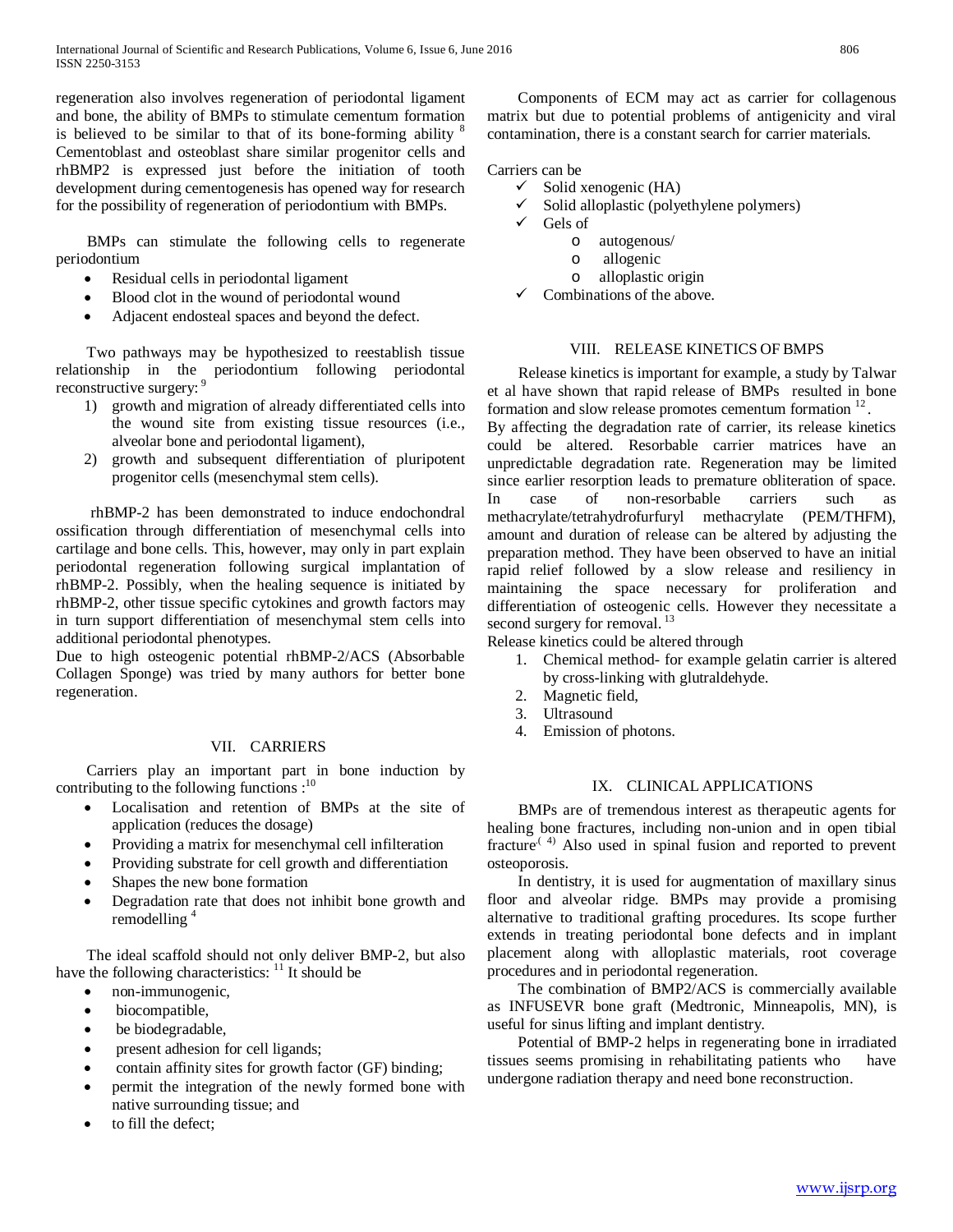# X. BMPS IN TISSUE ENGINEERING

 Tissue engineering aims to reconstruct lost tissues or organs and is considered as the ultimate regenerative technique. Using tissue engineering, unwanted reaction which arise due to grafts such as tissue biocompatibility or rejection could be avoided.

 With the help of tissue engineering, therapies such as the production of skin to treat burns, bone grafts, arteries to treat atherosclerotic vascular disease and cartilage for plastic and reconstructive surgeries have been achieved. Tissue engineering is being applied in dentistry for the regeneration of temporomandibular joint, periodontal ligament, dentin, enamel, pulp and integrated tooth tissues.

Tissue engineering has three key features namely

- Cells **Scaffolds**
- Signaling molecules such as growth factors

 Cells synthesize the matrix essential for the new tissue. Scaffolds provide the environment for the cells to synthesize matrix. Growth factors facilitate and promote this action.<sup>13</sup>



Figure 3 Cell-scaffold interplay and the components of scaffold designing.

# **Courtesy: Eiji Nemoto Japanese Dental Science Review**

 The growth factors that have frequently been applied to tissue engineering include bone morphogenetic proteins (BMPs), basic fibroblast growth factor (bFGF or FGF-2), vascular epithelial growth factor and transforming growth factor-b (TGFb).

 The BMP/TGF-b signaling pathway mediates osteoblastic differentiation and in vivo bone formation; BMP-2 and -7 were reported to the play a role in the differentiation of periodontal ligament stem cells (PDLSC) and dental follicle stem cells. Reparative dentin formation was promoted by BMP-2 and 7. Other members of the BMP family, such as BMP-7/OP-1 have observed periodontal regeneration in animal model. 8

### XI. BMPS IN SOCKET AUGMENTATION

 Bmps when used in augmentation of socket and maxillary sinus wall  $^{18}$  were found to promote soft-tissue healing, minimize surgery time, reduce potential postsurgical infection, accelerate cell migration and promotes early bone formation.

# XII. BMPS IN IMPLANTOLOGY

 Application of BMPs for the osseointegration of Endosseous implant has been evaluated by some authors  $15$ . Osseo-integration is critical for endosseous implant in which there is complete union of implant with bone. Sometimes there would be insufficiency in quality or amount of bone, which is addressed by using grafts or growth factors.

 In human trial studies conducted by Howell in 1997 and Cochran et al in 2000 using Recombinant human BMP-2 in collagen sponge carrier, bone formation at the extracted site was observed, which helped in endosseous implant placement. <sup>15,16</sup>

 Boyne et al in 1997, observed bone formation in sinus lift procedure using the same combination and this aided in implant placement (Boyne PJ). A feasibility study evaluating rhBMP-2/absorbable collagen sponge for maxillary sinus floor augmentation<sup>17</sup>